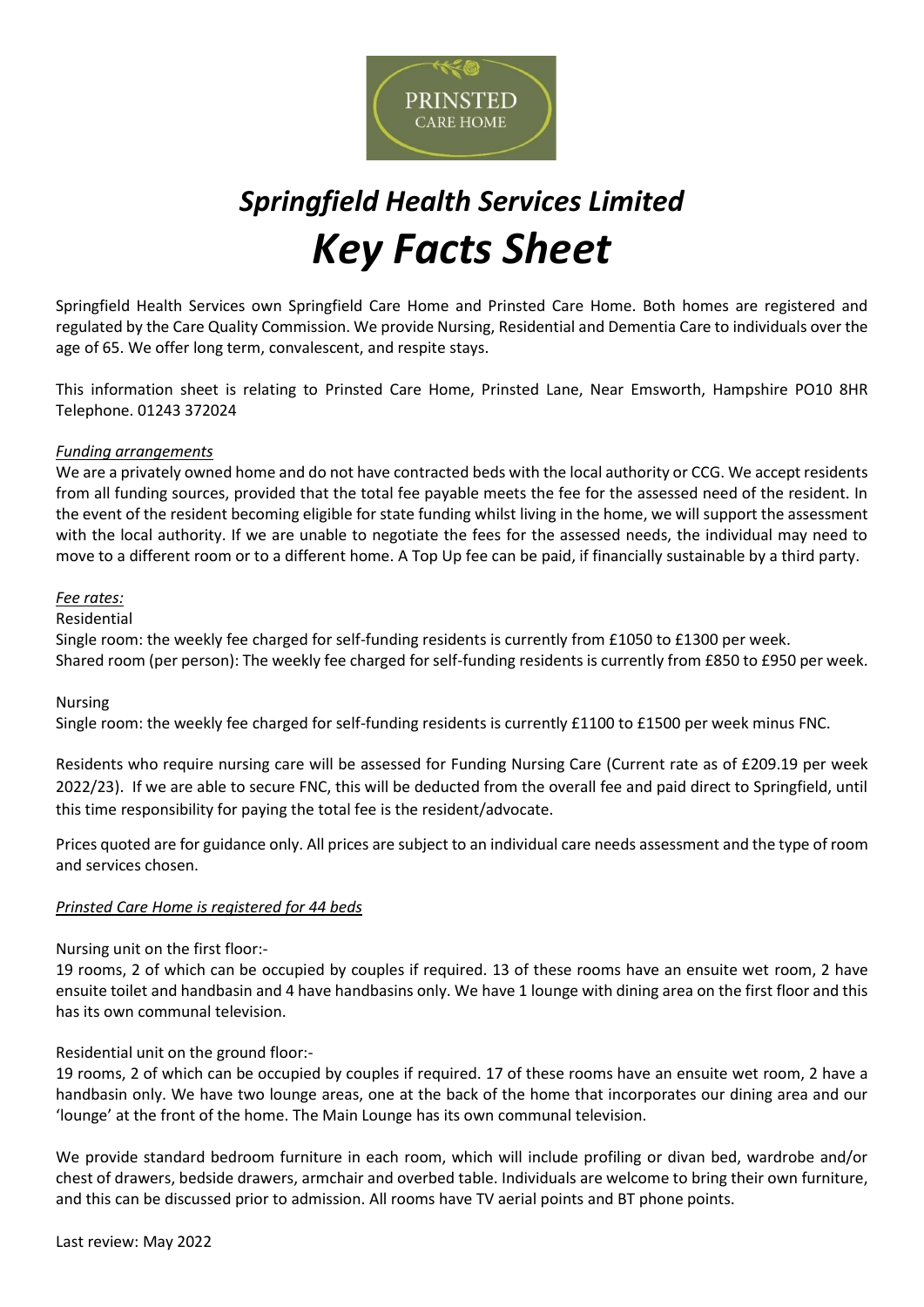Visitors are welcome to make their own drinks in the kitchenette areas of the dining rooms. Lunch can be offered to visitors.

## *Facilities and Services*

We provide a wide range of activities seven days a week, which are included in the weekly fee.

The weekly fees also include: All assessed personal care Accommodation Electricity (e.g. heat and light) Wifi connection Food and drink, including snacks Physiotherapy review weekly Activities seven days a week, including entertainers Housekeeping and laundry undertaken on the premises (except articles requiring dry cleaning)

## *Additional chargeable items:*

Taxi journeys Staff escorts to any appointments if family are unable to support @ £12.00 per hour Hairdressing Chiropody Newspapers Reflexology Toiletries and shop items Dental Services Clothing, shoes and slippers Additional Physiotherapy by our provider Installation of private telephone line, personal internet or cable TV connections

In the absence of free provision by the NHS, the following may also be provided but shall be charged in addition to the weekly fees:

- Chiropody
- Opticians
- Dentistry
- Other privately arranged healthcare

# *Visitors overnight*

We hope to offer a room overnight to enable relatives to stay close to their loved one at end of life care, if a room is not available, staff will offer comfort in recliner chairs and covers.

# *Deposits*

We do not charge any form of deposit, either refundable or non-refundable.

## *Staff Levels*

We employ a large staffing team to support identified individual needs. The staffing levels deployed within the home are linked to the combined total of the needs of all those choosing to live within the Care Home.

The volume of staffing within the building will fluctuate at any given time, in line with the needs of the individuals living within the home and in-line with the difference in needs during day and night-time shifts.

Our Residential Floor has a maximum capacity for 22 residents. Our staffing levels are usually a combination of three experienced carers on the floor during the day and two experienced carers at night. In addition, the day shift is managed by an experienced Team Leader, who is qualified in NVQ Health and Social Care. At Night, a Registered Nurse has responsibility for both residential and nursing floors.